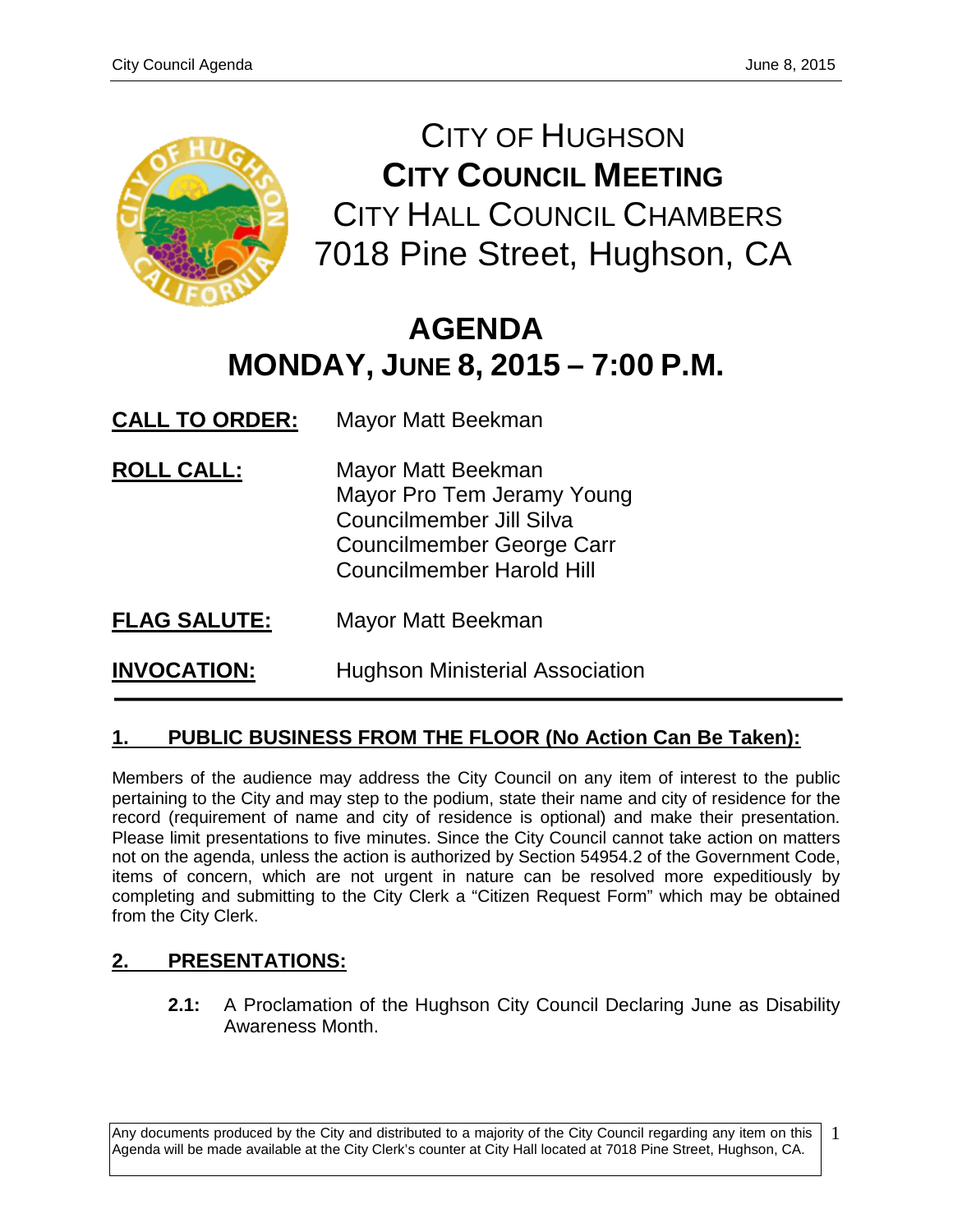## **3. CONSENT CALENDAR:**

**All items listed on the Consent Calendar are to be acted upon by a single action of the City Council unless otherwise requested by an individual Councilmember for special consideration. Otherwise, the recommendation of staff will be accepted and acted upon by roll call vote.**

- **3.1:** Approve the Minutes of the Regular Meeting of May 26, 2015.
- **3.2:** Approve the Warrants Register.
- **3.3:** Review and Approve the City of Hughson Treasurer's Report: Investment Portfolio Report for March 2015.
- **3.4:** Waive the Second Reading and Adopt Ordinance No. 2015-03, an Ordinance of the City Council of the City of Hughson, Amending Title 8, Chapter 8.30, Section 130 of the Hughson Municipal Code – Urban Water Quality Control.
- **3.5:** Waive the Second Reading and Adopt Ordinance No. 2015-05, an Ordinance of the City Council of the City of Hughson, Amending the Hughson Municipal Code (HMC) Chapter 17.03.060 – Parking.
- **3.6:** Waive the Second Reading and Adopt Ordinance No. 2015-06, an Ordinance of the City Council of the City of Hughson, Amending Hughson Municipal Code Title 13 Chapter 13.04.340 – Water Conservation and Prohibition on Water Waste.

## **4. UNFINISHED BUSINESS: None.**

## *AJOURN TO THE CITY OF HUGHSON MAY 26, 2015 ADJOURNED MEETING PURSUANT TO GOVERNMENT CODE SECTION 54955.*

## *RECONVENE TO THE CITY OF HUGHSON CITY COUNCIL MEETING.*

## **5. PUBLIC HEARING TO CONSIDER THE FOLLOWING: None.**

## **6. NEW BUSINESS:**

.

**6.1:** Review and Approve the City of Hughson's Fiscal Year 2015-2016 Preliminary Budget and Related Actions and Adopt Resolution No. 2015- 17, Amending the Salary Range Schedule for Designated Management Classifications and the Classification Plan for City of Hughson Employees.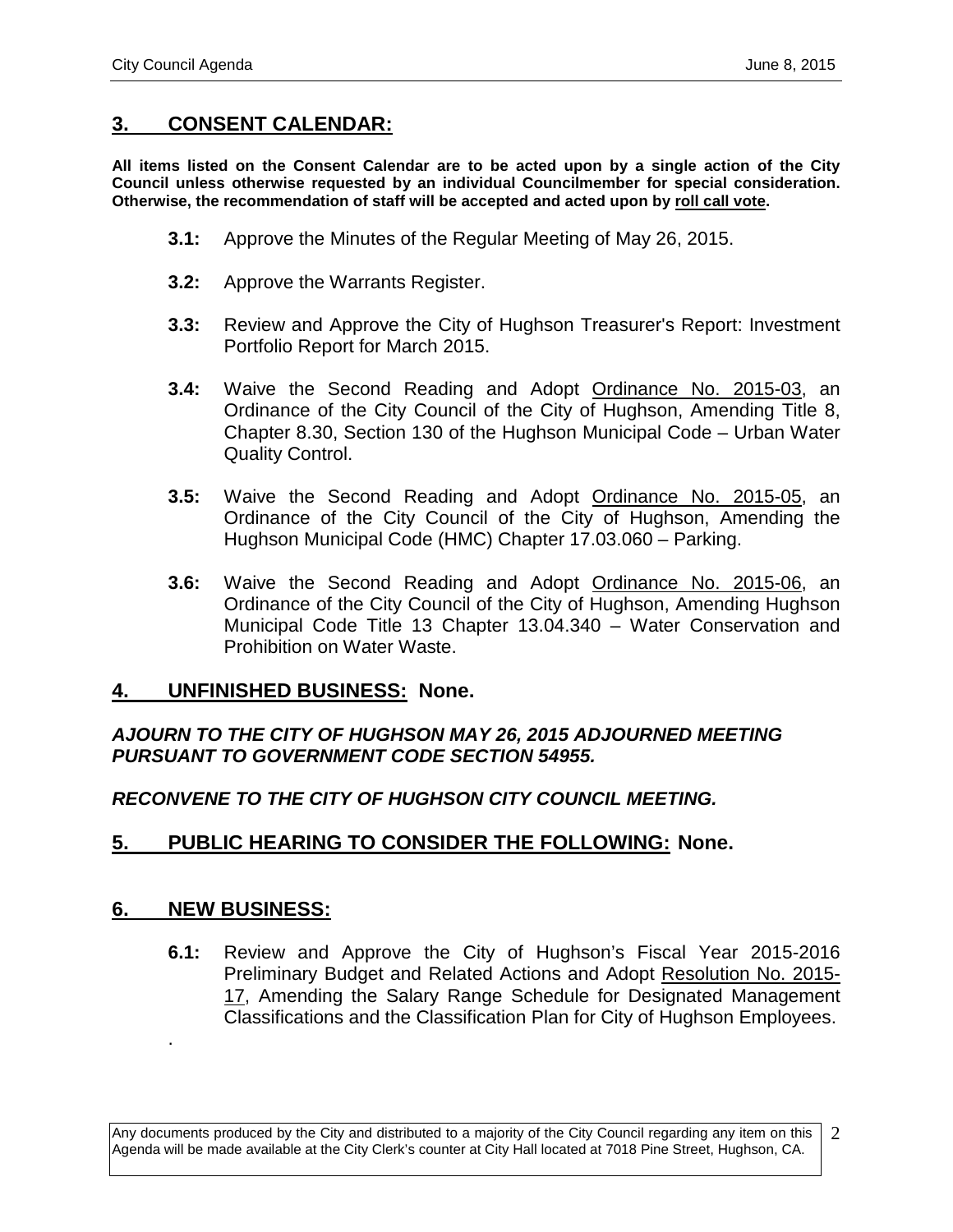**6.2** Adopt Resolution No. 2015-18, Restricting Irrigation of Outdoor Landscapes to No More than Two Days Per Week, a Measure Necessary for the Immediate Protection of Health and Safety and for Compliance with State Law.

## **7. CORRESPONDENCE:**

#### **8. COMMENTS:**

**8.1:** Staff Reports and Comments: (Information Only – No Action)

**City Manager:** 

**City Clerk:**

**Community Development Director:**

**Director of Finance:**

**Police Services:**

**City Attorney:**

- **8.2:** Council Comments: (Information Only No Action)
- **8.3:** Mayor's Comments: (Information Only No Action)

## **9. CLOSED SESSION TO DISCUSS THE FOLLOWING:**

**9.1: PUBLIC EMPLOYEE PERFORMANCE EVALUATION** pursuant to Government Code Section 54957:

Title: City Manager

## **10. REPORT FROM CLOSED SESSION:**

## **ADJOURNMENT:**

#### **WAIVER WARNING**

If you challenge a decision/direction of the City Council in court, you may be limited to raising only those issues you or someone else raised at a public hearing(s) described in this Agenda, or in written correspondence delivered to the City of Hughson at or prior to, the public hearing(s).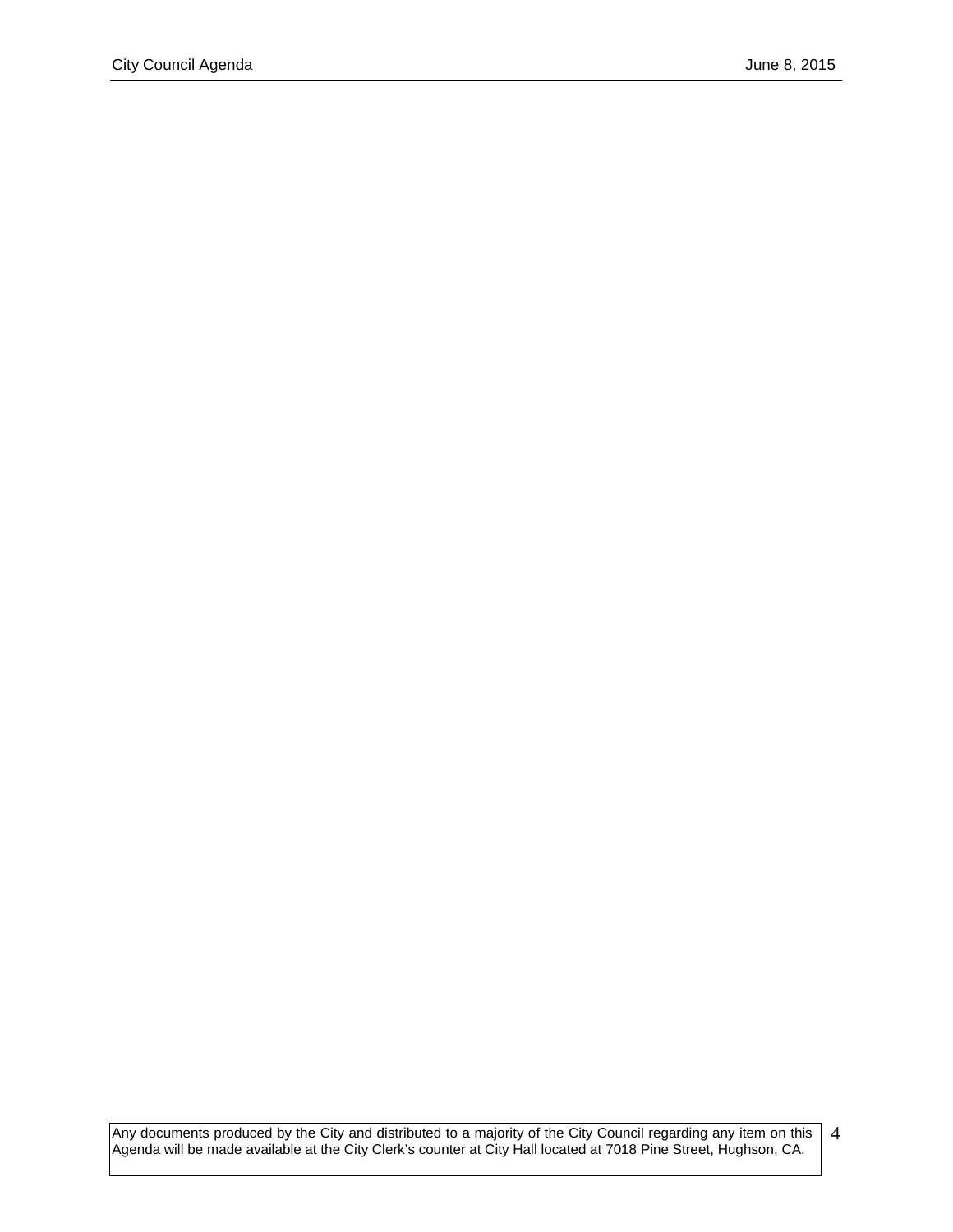## **UPCOMING EVENTS:**

| June 6  | Hughson's Concert Series: Downtown, Hughson Avenue, 6:00-9:00 p.m.          |
|---------|-----------------------------------------------------------------------------|
| June 8  | City Council Meeting, City Hall Chambers, 7:00 p.m.                         |
| June 9  | Parks and Recreation Commission Meeting, City Hall Chambers, 6:00 p.m.<br>Е |
| June 11 | Hughson Farmer's Market, Downtown Hughson, Charles St, 4:00-8:00 p.m.       |
| June 13 | Hughson's Concert Series: Downtown, Hughson Avenue, 6:00-9:00 p.m.          |
| June 16 | Planning Commission Meeting, City Hall Chambers, 6:00 p.m.                  |
| June 20 | Hughson's Concert Series: Downtown, Hughson Avenue, 6:00-9:00 p.m.          |
| June 20 | Hughson Fire Protection District Centennial, Charles St., TBD               |
| June 22 | City Council Meeting, City Hall Chambers, 7:00 p.m.<br>п                    |
| June 25 | Hughson Farmer's Market, Downtown Hughson, Charles St, 4:00-8:00 p.m.       |

#### **RULES FOR ADDRESSING CITY COUNCIL**

Members of the audience who wish to address the City Council are requested to complete one of the forms located on the table at the entrance of the Council Chambers and submit it to the City Clerk. **Filling out the card is voluntary.**

#### **AFFIDAVIT OF POSTING**

| <b>DATE:</b> | June 5, 2015      | TIME:  | 5:00 <sub>pm</sub> |
|--------------|-------------------|--------|--------------------|
| <b>NAME:</b> | Marilyn Castaneda | TITLE: | Management Analyst |

#### **AMERICANS WITH DISABILITIES ACT/CALIFORNIA BROWN ACT NOTIFICATION FOR THE CITY OF HUGHSON**

This Agenda shall be made available upon request in alternative formats to persons with a disability; as required by the Americans with Disabilities Act of 1990 (42 U.S.C. Section 12132) and the Ralph M. Brown Act (California Government Code Section 54954.2).

**Disabled or Special needs Accommodation**: In compliance with the Americans with Disabilities Act, persons requesting a disability related modification or accommodation in order to participate in the meeting and/or if you need assistance to attend or participate in a City Council meeting, please contact the City Clerk's office at (209) 883-4054. Notification at least 48-hours prior to the meeting will assist the City Clerk in assuring that reasonable accommodations are made to provide accessibility to the meeting.

## **Notice Regarding Non-English Speakers:**

Pursuant to California Constitution Article III, Section IV, establishing English as the official language for the State of California, and in accordance with California Code of Civil Procedures Section 185, which requires proceedings before any State Court to be in English, notice is hereby given that all proceedings before the City of Hughson City Council shall be in English and anyone wishing to address the Council is